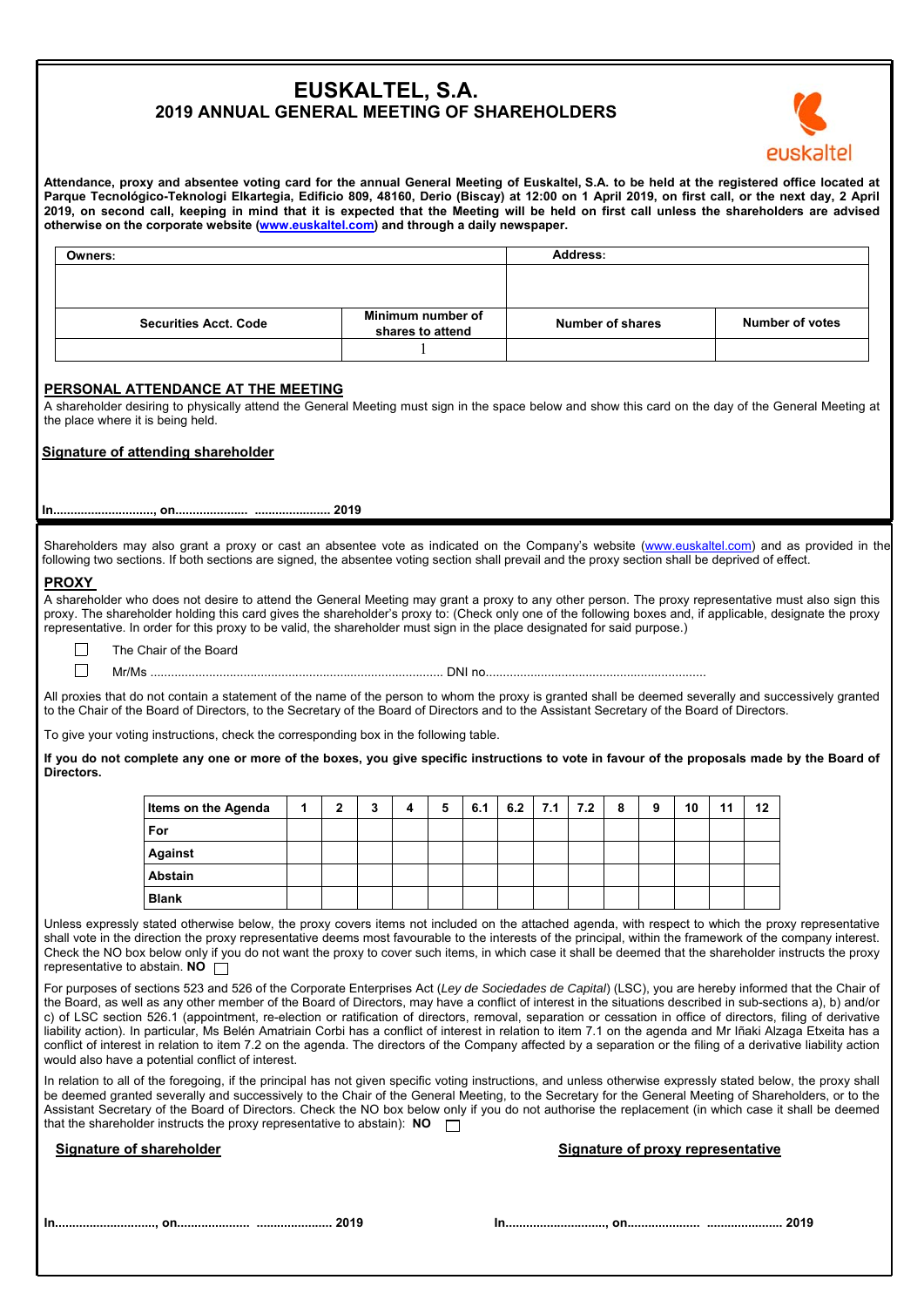# **ABSENTEE VOTING**

A shareholder who does not desire to attend the General Meeting or grant a proxy may cast an absentee vote. An absentee vote cannot be cast for proposals not included on the agenda.

A shareholder holding this card who desires to cast an absentee vote by mail must check the corresponding box with an X in accordance with the direction of the shareholder's vote. If the shareholder does not mark any of the boxes provided with respect to any one or more of the items on the agenda, it shall be deemed that the shareholder votes in favour of the proposals made by the Board of Directors.

The rules included in the announcement of the call to meeting and on the Company's website (www.euskaltel.com), as well as the provisions of Law, the Bylaws and the Regulations for the General Meeting of Shareholders, must be followed in any event (mark the corresponding boxes with an x):

| <b>Items on the Agenda</b> | 4 | 2 | 3 | 4 | 5 | 6.1 | 6.1 | 7.1 | 7.2 | 8 | 9 | 10 | 11 | 12 |
|----------------------------|---|---|---|---|---|-----|-----|-----|-----|---|---|----|----|----|
| For                        |   |   |   |   |   |     |     |     |     |   |   |    |    |    |
| <b>Against</b>             |   |   |   |   |   |     |     |     |     |   |   |    |    |    |
| Abstain                    |   |   |   |   |   |     |     |     |     |   |   |    |    |    |
| <b>Blank</b>               |   |   |   |   |   |     |     |     |     |   |   |    |    |    |

Unless otherwise expressly stated below, as regards items not included on the attached agenda, the proxy is deemed to be severally and successively granted to the Chair, to the Secretary and to the Assistant Secretary of the Board of Directors, applying the rules on direction of the vote and replacement in case of conflict of interest set out in the "Proxy" section of this card. Check the NO box below only if you do not want to grant a proxy and do not authorise the replacement (in which case it shall be deemed that the shareholder abstains in relation to such proposed resolutions): **NO**

# **Signature of voting shareholder**

**In............................., on..................... ...................... 2019**

### **PROTECTION OF PERSONAL DATA**

# **1. Controller**

Euskaltel, S.A., a company with a registered office at Parque Tecnológico - Teknologi Ekartegia Edificio 809 Derio (Biscay), with Tax ID code (CIF) A-48766695, and telephone number 944011556 (hereinafter, "**Euskaltel**" or the "**Company**"), is the controller of the personal data provided in this attendance, proxy and voting card and that may be generated within the framework of the shareholders' attendance at the General Meeting.

This clause is intended to provide information regarding the rights of the shareholders under the General Data Protection Regulation as well as the details on how their data is processed at Euskaltel. For any question regarding the processing of their personal data, the shareholders may contact the Company at the following email address: accionista@euskaltel.com

The Company also has a Data Protection Officer, who is the person in charge of protecting the fundamental right to the protection of data and is responsible for compliance with data protection regulations at Euskaltel, and whose email address is dpd@euskaltel.com.

# **2. Purpose of processing, legal grounds and communication of data**

The following table shows:

- The purpose of the processing of the personal data, i.e. the reason why Euskaltel processes the personal data.
- The legal grounds allowing for the processing of data by Euskaltel for each of the purposes indicated.
- The recipients of the personal data. For these purposes, the Company reports that it does not transfer the personal data of the shareholders to third parties unless there is a legal obligation (tax authorities, courts and tribunals, CNMV, etc.) or it is expressly indicated in the table below. Furthermore, the personal data may be accessed by Euskaltel's data processors, i.e. the Company's service providers who need to access such personal data in order to perform their duties. The table below indicates the activities engaged in by those service providers of Euskaltel that are allowed to access the personal data.
- The existence of international data transfers.
- The data storage time limit. The personal data that will be stored during the time limits indicated in the table below. Said data will also be blocked during the limitation periods applicable to obligations as required by law.

The shareholders may also ask for a list of the recipients of their data by sending an email to accionista@euskaltel.com with an indication of the specific processing for which it wants the recipient information.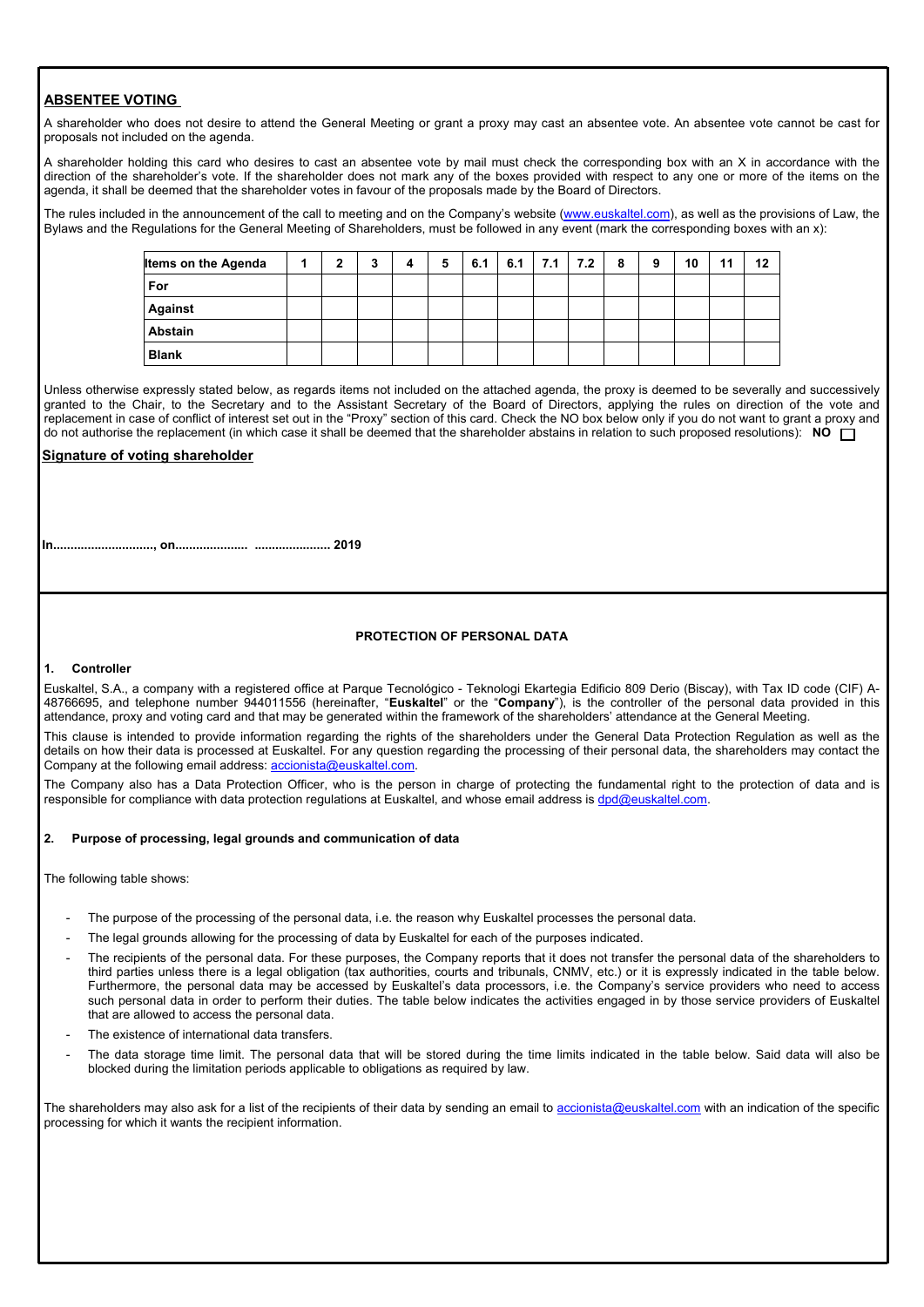| <b>Purpose of the</b><br>processing | <b>Legal grounds</b>          | <b>Recipients</b>            | <b>International</b><br>transfers | <b>Storage time limit</b>       |  |  |
|-------------------------------------|-------------------------------|------------------------------|-----------------------------------|---------------------------------|--|--|
| Management<br>of<br>the             | Legal obligation: Section     | The personal data will       | will<br>There<br>be<br>no         | Six years from the close of the |  |  |
| of<br>personal<br>data<br>the       | 192 of the Corporate          | be transferred to:           | international transfers           | financial year during which the |  |  |
| shareholder to attend<br>the        | Enterprises Act requires      | Notaries:<br>to              | of personal data.                 | General Meeting is held.        |  |  |
| General<br>Meeting<br>and           | the creation of the list of   | the<br>prepare               |                                   |                                 |  |  |
| accommodate the rights of           | attendees<br>(in<br>their     | Minutes of the               |                                   |                                 |  |  |
| the shareholder                     | capacity as shareholder       | General                      |                                   |                                 |  |  |
|                                     | representatives) in order     | Meeting.                     |                                   |                                 |  |  |
|                                     | validly<br>hold<br>the<br>to  | The<br>categories<br>of      |                                   |                                 |  |  |
|                                     | This<br>General Meeting.      | service<br>providers<br>that |                                   |                                 |  |  |
|                                     | provision<br>legal<br>also    | might access the data        |                                   |                                 |  |  |
|                                     | requires<br>the               | technology<br>are<br>or      |                                   |                                 |  |  |
|                                     | management<br>and             | service<br>systems           |                                   |                                 |  |  |
|                                     | accommodation<br>of           | providers<br>and<br>the      |                                   |                                 |  |  |
|                                     | different rights relating to  | entities hired to manage     |                                   |                                 |  |  |
|                                     | status<br>of<br>the           | and help carry out the       |                                   |                                 |  |  |
|                                     | shareholder.                  | General Meeting.             |                                   |                                 |  |  |
| <b>Dissemination</b><br>and         | Legitimate interest: the      | categories<br>The<br>of      | will<br>There<br>be<br>no         | The data will be stored for 2   |  |  |
| recording<br>of<br>General          | General Meeting will be       | providers<br>service<br>that | international transfers           | to<br>with<br>years<br>comply   |  |  |
| Meeting                             | broadcast and recorded        | might access the data        | of personal data.                 | dissemination obligations.      |  |  |
|                                     | in order to comply with       | technology<br>are<br>or      |                                   |                                 |  |  |
|                                     | the Good Governance           | systems<br>service           |                                   |                                 |  |  |
|                                     | of<br>Code<br>Listed          | the<br>providers<br>and      |                                   |                                 |  |  |
|                                     | of<br>Companies<br>the        | entities hired to manage     |                                   |                                 |  |  |
|                                     | National<br><b>Securities</b> | and help carry out the       |                                   |                                 |  |  |
|                                     | Market Commission.            | General Meeting.             |                                   |                                 |  |  |

# **Necessary and updated information**

All sections appearing in the Attendance, Proxy and Voting Card must be filled out, and the failure to fill out any of them may exclude attendance at the General Meeting. In order for the information provided to the Company to always be current and not contain errors, shareholders must use the following email address to notify Euskaltel as soon as possible of any changes to or corrections of their personal data: accionista@euskaltel.com. Shareholders may also update their personal data through such account (accionista@euskaltel.com).

#### **3. Rights of data subjects**

The shareholders may exercise the following rights:

- (i) Right to access their personal data to know which data is being processed and the processing thereof that is being performed.
- (ii) Right to correct any inaccurate personal data.
- (iii) Right to remove their personal data, when possible.
- (iv) Right to request the limitation of processing of their personal data when the accuracy, legality or necessity of the processing of the data is doubtful, in which case Euskaltel may keep the data for the filing of or defence against claims.
- (v) Right to object to the processing of personal data if the legal grounds provided for the processing thereof among those indicated in the table above is a legitimate interest. The Company shall stop processing the data unless it has an overriding legitimate interest or for the making, filing of or defence against claims.

The shareholders may exercise their rights by attaching proof of their identity (DNI or equivalent document) at any time and without charge by sending an email to accionista@euskaltel.com, stating the right they wish to exercise and their identifying information. If the shareholders believe that Euskaltel has not properly processed their personal data, they may contact the Data Protection Officer at the email address dpd@euskaltel.com. However, the shareholders have the right to submit a claim to the Spanish Data Protection Agency if they think that there has been a violation of data protection laws with respect to the processing of their personal data.